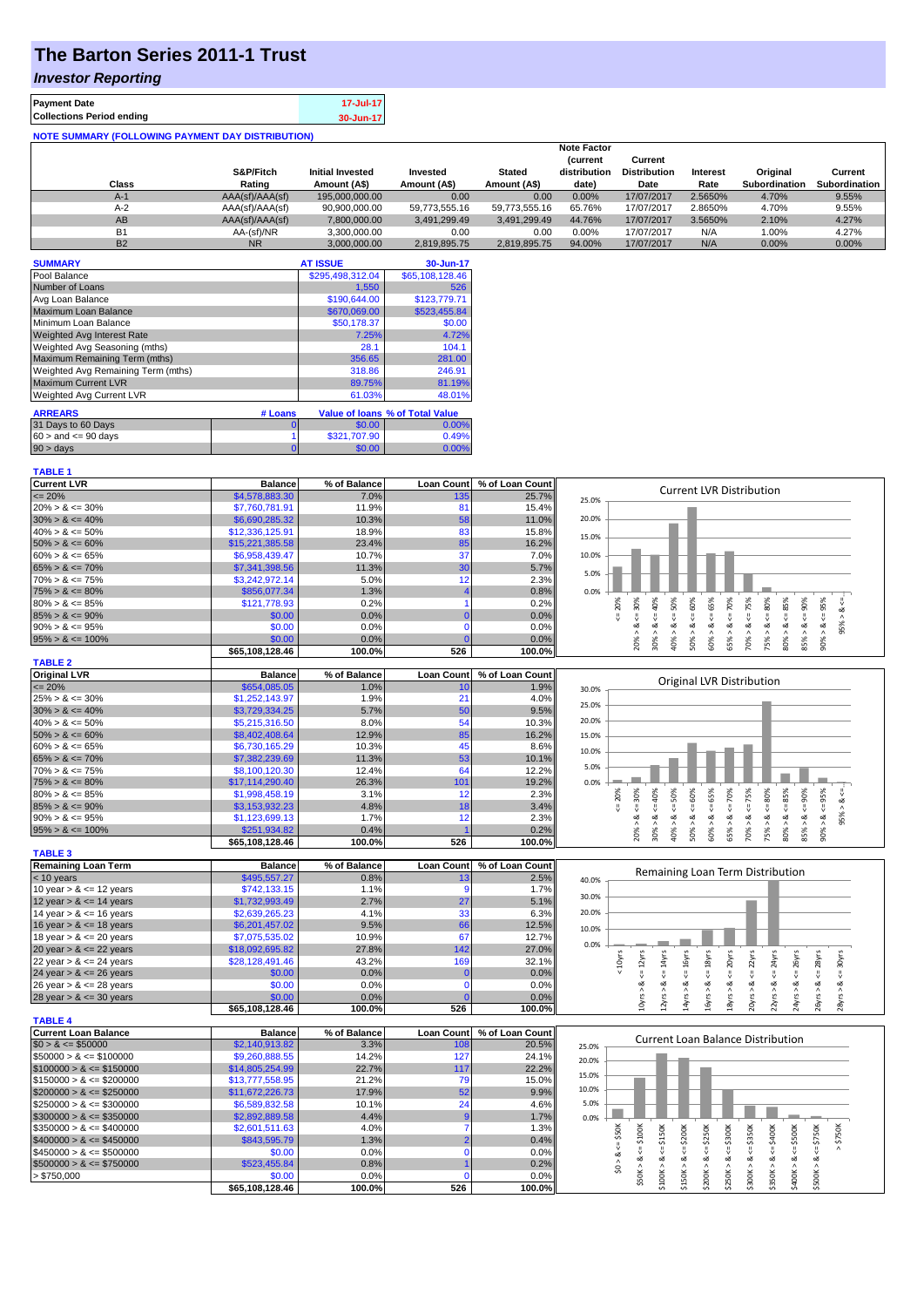## **The Barton Series 2011-1 Trust**

### *Investor Reporting*

|                                                                 |                                   | 17-Jul-17                |                              |                            |                                                                                                                                                                         |
|-----------------------------------------------------------------|-----------------------------------|--------------------------|------------------------------|----------------------------|-------------------------------------------------------------------------------------------------------------------------------------------------------------------------|
| <b>Collections Period ending</b>                                |                                   | 30-Jun-17                |                              |                            |                                                                                                                                                                         |
| <b>TABLE 5</b>                                                  |                                   |                          |                              |                            |                                                                                                                                                                         |
| <b>Loan Seasoning</b>                                           | <b>Balance</b>                    | % of Balance             | <b>Loan Count</b>            | % of Loan Count            | Loan Seasoning Distribution                                                                                                                                             |
| $= 6$ mths                                                      | \$0.00                            | 0.0%                     | $\bf{0}$                     | 0.0%                       | 40.0%                                                                                                                                                                   |
| $> 8 \le 12$ mth                                                | \$0.00                            | 0.0%                     | $\mathbf 0$                  | 0.0%                       | 35.0%<br>30.0%                                                                                                                                                          |
| $12 > 8 \le 18$ mths<br>$18 > 8 \le 24$ mths                    | \$0.00<br>\$0.00                  | 0.0%<br>0.0%             | $\mathbf{0}$<br>$\mathbf{0}$ | 0.0%                       | 25.0%                                                                                                                                                                   |
| $2 > 8 \le 3$ years                                             | \$0.00                            | 0.0%                     | $\mathbf{0}$                 | 0.0%<br>0.0%               | 20.0%                                                                                                                                                                   |
| $3 > 8 \le 4$ years                                             | \$0.00                            | 0.0%                     | $\mathbf{0}$                 | 0.0%                       | 15.0%                                                                                                                                                                   |
| $4 > 8 \le 5$ years                                             | \$0.00                            | 0.0%                     | $\Omega$                     | 0.0%                       | 10.0%                                                                                                                                                                   |
| $5 > 8 \le 6$ years                                             | \$0.00                            | 0.0%                     | $\mathbf{0}$                 | 0.0%                       | 5.0%                                                                                                                                                                    |
| $6 > 8 \le 7$ years                                             | \$8,455,411.12                    | 13.0%                    | 49                           | 9.3%                       | 0.0%                                                                                                                                                                    |
| $7 > 8 \le 8$ years                                             | \$24,149,823.91                   | 37.1%                    | 162                          | 30.8%                      | 6 years<br>years<br>9 years<br>18 mths<br>: 4 years                                                                                                                     |
| $8 > 8 \le 9$ years                                             | \$13,749,190.55                   | 21.1%                    | 113                          | 21.5%                      | $\leq$ 8 years<br>$\leq 6$ mths<br>$\Leftarrow$ 12 mth<br>$x \leq 5$ years<br>24 mths<br>$\leq$ = 3 years<br>$<=10$ years<br>$\zeta = 7$                                |
| $9 > 8 \le 10$ years                                            | \$6,341,358.42                    | 9.7%                     | 55                           | 10.5%                      | ₩<br>₩<br>₩<br>₩<br>ಹ<br>ಷ<br>ಹ<br>ಯ<br>ಂಶ<br>ಹ<br>ಷ                                                                                                                    |
| > 10 years                                                      | \$12,412,344.46                   | 19.1%                    | 147                          | 27.9%                      | $18 > 8 \leq x$<br>7 > 8<br>5 > 8<br>$\hat{z}$<br>$\stackrel{\wedge}{\scriptstyle\pi}$<br>$\hat{4}$<br>$\hat{\circ}$<br>$\stackrel{\wedge}{\circ}$<br>12 ><br>$\hat{0}$ |
|                                                                 | \$65,108,128.46                   | 100.0%                   | 526                          | 100.0%                     |                                                                                                                                                                         |
| <b>TABLE 6</b>                                                  |                                   |                          |                              |                            |                                                                                                                                                                         |
| Postcode Concentration (top 10 by value                         | <b>Balance</b>                    | % of Balance<br>3.1%     | <b>Loan Count</b>            | % of Loan Count            | Geographic Distribution                                                                                                                                                 |
| 5700<br>2905                                                    | \$2,035,858.52<br>\$1,724,504.14  | 2.6%                     | 21<br>11                     | 4.0%<br>2.1%               | 0.7%<br>16.1%                                                                                                                                                           |
| 2602                                                            | \$1,597,015.97                    | 2.5%                     | $\overline{9}$               | 1.7%                       |                                                                                                                                                                         |
| 2617                                                            | \$1,547,580.25                    | 2.4%                     | $\overline{7}$               | 1.3%                       |                                                                                                                                                                         |
| 2614                                                            | \$1,494,433.74                    | 2.3%                     | 8                            | 1.5%                       | 6.0%                                                                                                                                                                    |
| 2615                                                            | \$1,467,866.99                    | 2.3%                     | 11                           | 2.1%                       |                                                                                                                                                                         |
| 2620                                                            | \$1,342,405.60                    | 2.1%                     | -9                           | 1.7%                       | 52.8%                                                                                                                                                                   |
| 5159                                                            | \$1,289,282.85                    | 2.0%                     | 10                           | 1.9%                       |                                                                                                                                                                         |
| 6210                                                            | \$1,269,329.42                    | 1.9%                     | 11                           | 2.1%                       |                                                                                                                                                                         |
| 5162                                                            | \$1,269,044.71                    | 1.9%                     | 12                           | 2.3%                       | 24.4%                                                                                                                                                                   |
|                                                                 |                                   |                          |                              |                            |                                                                                                                                                                         |
| <b>TABLE 7</b><br><b>Geographic Distribution</b>                | <b>Balance</b>                    | % of Balance             | <b>Loan Count</b>            | % of Loan Count            | SA ACT NSW WA Other                                                                                                                                                     |
| <b>Australian Capital Territory</b>                             | \$15,911,902.42                   | 24.4%                    | 10 <sub>C</sub>              | 19.0%                      |                                                                                                                                                                         |
| New South Wales                                                 | \$3,884,983.57                    | 6.0%                     | 27                           | 5.1%                       |                                                                                                                                                                         |
| Northern Territory                                              | \$0.00                            | 0.0%                     | $\mathbf 0$                  | 0.0%                       | Metro / Non-Metro / Inner City Distribution<br>0.6%                                                                                                                     |
| Queensland                                                      | \$0.00                            | 0.0%                     | $\mathbf 0$                  | 0.0%                       | 14.9%                                                                                                                                                                   |
| South Australia                                                 | \$34,376,090.08                   | 52.8%                    | 320                          | 60.8%                      |                                                                                                                                                                         |
| Tasmania                                                        | \$0.00                            | 0.0%                     | $\mathbf 0$                  | 0.0%                       |                                                                                                                                                                         |
| Victoria                                                        | \$423,898.85                      | 0.7%                     | 5                            | 1.0%                       |                                                                                                                                                                         |
| Western Australia                                               | \$10,511,253.54                   | 16.1%                    | 74                           | 14.1%                      |                                                                                                                                                                         |
|                                                                 | \$65,108,128.46                   | 100.0%                   | 526                          | 100.0%                     |                                                                                                                                                                         |
| <b>TABLE 8</b>                                                  |                                   |                          |                              |                            |                                                                                                                                                                         |
| Metro/Non-Metro/Inner-City                                      | <b>Balance</b>                    | % of Balance             | <b>Loan Count</b>            | % of Loan Count            |                                                                                                                                                                         |
| Metro                                                           | \$54,963,698.39                   | 84.4%                    | 435                          | 82.7%                      | 84.4%                                                                                                                                                                   |
| Non-metro                                                       | \$9,728,170.29                    | 14.9%                    | 88                           | 16.7%                      |                                                                                                                                                                         |
| Inner city                                                      | \$416,259.78                      | 0.6%                     |                              | 0.6%                       | $M$ Metro<br>Non-metro<br>Inner city                                                                                                                                    |
|                                                                 | \$65,108,128.46                   | 100.0%                   | 526                          | 100.0%                     |                                                                                                                                                                         |
| <b>TABLE 9</b><br><b>Property Type</b>                          | <b>Balance</b>                    | % of Balance             | <b>Loan Count</b>            | % of Loan Count            |                                                                                                                                                                         |
| <b>Residential House</b>                                        | \$59,904,025.29                   | 92.0%                    | 482                          | 91.6%                      | Occupancy Type Distribution                                                                                                                                             |
| <b>Residential Unit</b>                                         | \$5,004,251.56                    | 7.7%                     | 43                           | 8.2%                       | 5.6%                                                                                                                                                                    |
| Rural                                                           | \$0.00                            | 0.0%                     | C                            | 0.0%                       |                                                                                                                                                                         |
| Semi-Rural                                                      | \$199,851.61                      | 0.3%                     | $\overline{1}$               | 0.2%                       |                                                                                                                                                                         |
|                                                                 | \$65,108,128.46                   |                          | 526                          |                            |                                                                                                                                                                         |
|                                                                 |                                   | 100.0%                   |                              | 100.0%                     |                                                                                                                                                                         |
| TABLE <sub>10</sub>                                             |                                   |                          |                              |                            |                                                                                                                                                                         |
| <b>Occupancy Type</b>                                           | <b>Balance</b>                    | % of Balance             |                              | Loan Count % of Loan Count |                                                                                                                                                                         |
| <b>Owner Occupied</b>                                           | \$61,451,317.79                   | 94.4%                    | 494                          | 93.9%                      |                                                                                                                                                                         |
| Investment                                                      | \$3,656,810.67                    | 5.6%                     |                              | 6.1%                       |                                                                                                                                                                         |
|                                                                 | \$65,108,128.46                   | 100.0%                   | 526                          | 100.0%                     | 94.4%                                                                                                                                                                   |
| <b>TABLE 11</b>                                                 |                                   |                          |                              |                            |                                                                                                                                                                         |
| <b>Employment Type Distribution</b>                             | <b>Balance</b>                    | % of Balance             | <b>Loan Count</b>            | % of Loan Count            | Owner Occupied<br>Investment                                                                                                                                            |
| Contractor                                                      | \$596,957.48                      | 0.9%                     |                              | 1.1%                       |                                                                                                                                                                         |
| Pay-as-you-earn employee (casual)                               | \$1,485,725.63                    | 2.3%                     | 11                           | 2.1%                       | <b>LMI Provider Distribution</b>                                                                                                                                        |
| Pay-as-you-earn employee (full time)                            | \$52,821,865.09                   | 81.1%                    | 409                          | 77.8%                      |                                                                                                                                                                         |
| Pay-as-you-earn employee (part time)                            | \$5,281,918.47                    | 8.1%                     | 49                           | 9.3%                       | 6.1%                                                                                                                                                                    |
| Self employed                                                   | \$1,329,454.99<br>\$3,592,206.80  | 2.0%                     | 14<br>37                     | 2.7%                       |                                                                                                                                                                         |
| No data                                                         | \$65,108,128.46                   | 5.5%<br>100.0%           | 526                          | 7.0%<br>100.0%             |                                                                                                                                                                         |
| <b>TABLE 12</b>                                                 |                                   |                          |                              |                            |                                                                                                                                                                         |
| <b>LMI Provider</b>                                             | <b>Balance</b>                    | % of Balance             | Loan Count                   | % of Loan Count            |                                                                                                                                                                         |
| QBE                                                             | \$61,134,287.84                   | 93.9%                    | 506                          | 96.2%                      |                                                                                                                                                                         |
| Genworth                                                        | \$3,973,840.62                    | 6.1%                     | 20                           | 3.8%                       |                                                                                                                                                                         |
|                                                                 | \$65,108,128.46                   | 100.0%                   | 526                          | 100.0%                     |                                                                                                                                                                         |
| TABLE <sub>13</sub>                                             |                                   |                          |                              |                            | 93.9%                                                                                                                                                                   |
| <b>Arrears</b>                                                  | <b>Balance</b>                    | % of Balance             | <b>Loan Count</b>            | % of Loan Count            | $\blacksquare$ QBE<br>Genworth                                                                                                                                          |
| $= 0$ days                                                      | \$62,608,201.00                   | 96.2%                    | 511                          | 97.1%                      |                                                                                                                                                                         |
| $0 >$ and $\leq$ 30 days                                        | \$2,178,219.56                    | 3.3%                     | 14                           | 2.7%                       |                                                                                                                                                                         |
| $30 >$ and $\leq 60$ days                                       | \$0.00                            | 0.0%                     | $\overline{0}$               | 0.0%                       | Interest Rate Type Distribution                                                                                                                                         |
| $60 >$ and $\leq 90$ days                                       | \$321,707.90                      | 0.5%                     | 1                            | 0.2%                       | 22.2%                                                                                                                                                                   |
| 90 > days                                                       | \$0.00                            | 0.0%                     | $\Omega$                     | 0.0%                       |                                                                                                                                                                         |
|                                                                 | \$65,108,128.46                   | 100.0%                   | 526                          | 100.0%                     |                                                                                                                                                                         |
| <b>TABLE 14</b>                                                 |                                   |                          |                              |                            |                                                                                                                                                                         |
| <b>Interest Rate Type</b><br>Variable                           | <b>Balance</b><br>\$50,650,120.17 | % of Balance<br>77.8%    | <b>Loan Count</b><br>419     | % of Loan Count<br>79.7%   |                                                                                                                                                                         |
| Fixed                                                           | \$14,458,008.29                   | 22.2%                    | 107                          | 20.3%                      |                                                                                                                                                                         |
|                                                                 | \$65,108,128.46                   | 100.0%                   | 526                          | 100.0%                     |                                                                                                                                                                         |
| <b>TABLE 15</b>                                                 |                                   |                          |                              |                            | 77.8%                                                                                                                                                                   |
| <b>Weighted Ave Interest Rate</b><br><b>Fixed Interest Rate</b> | <b>Balance</b><br>4.44%           | <b>Loan Count</b><br>107 |                              |                            | Variable Fixed                                                                                                                                                          |